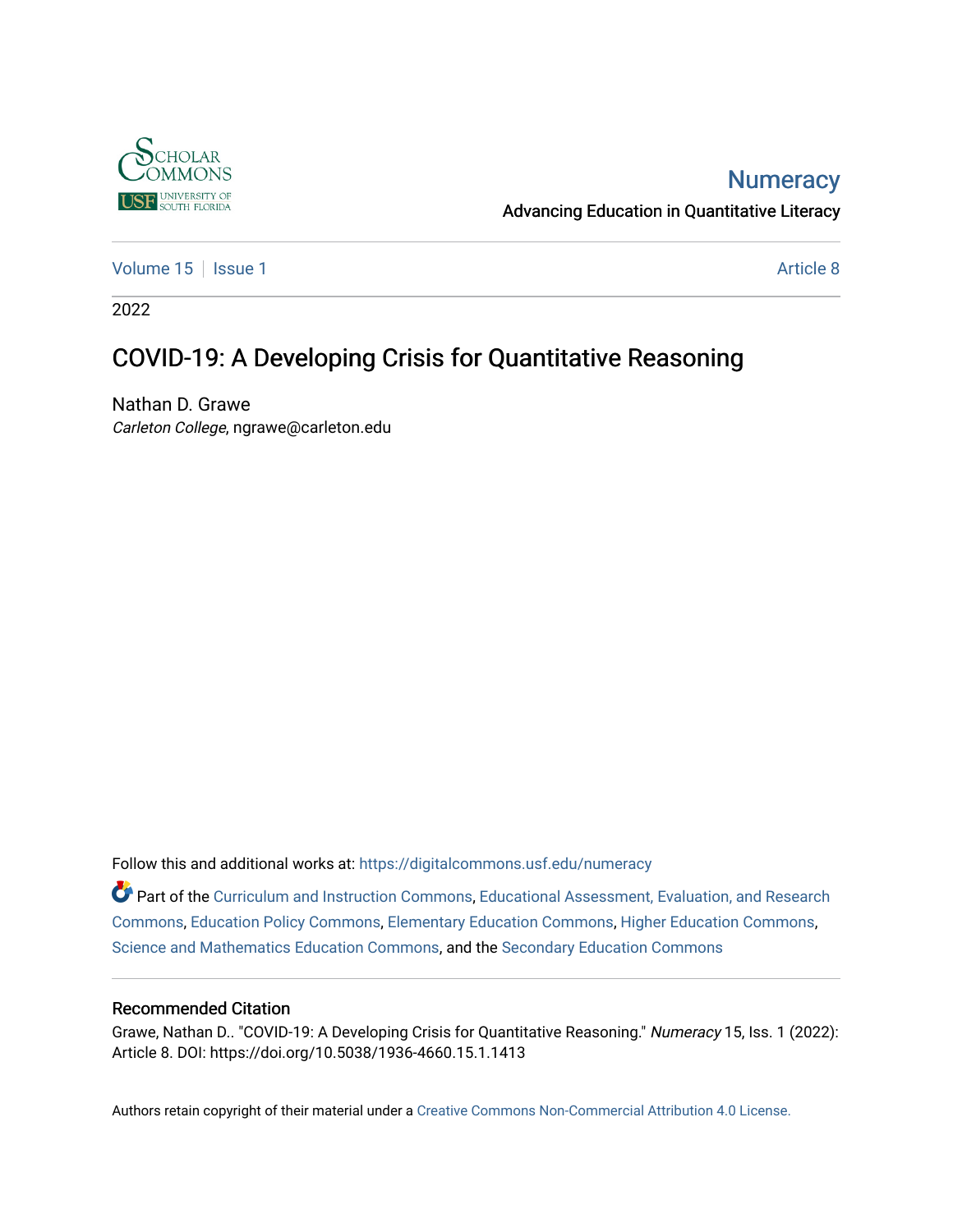## COVID-19: A Developing Crisis for Quantitative Reasoning

#### **Abstract**

Assessment data show substantial learning losses resulting from pandemic-era teaching and learning. While all learning domains have been affected, mathematics performance shows particularly large losses among elementary and secondary school students. Advocates for quantitative reasoning in high schools and colleges should anticipate weaker levels of basic numeracy among entering cohorts for a decade to come. As a consequence, the urgency to reform curricula and student support has never been greater.

#### Keywords

numeracy, quantitatively literacy, quantitative reasoning, COVID-19, learning proficiency, student support

#### Creative Commons License



This work is licensed under a [Creative Commons Attribution-Noncommercial 4.0 License](https://creativecommons.org/licenses/by-nc/4.0/legalcode) 

#### Cover Page Footnote

Nathan D. Grawe is the Ada M. Harrison Distinguished Teaching Professor of the Social Sciences and Professor of Economics at Carleton College.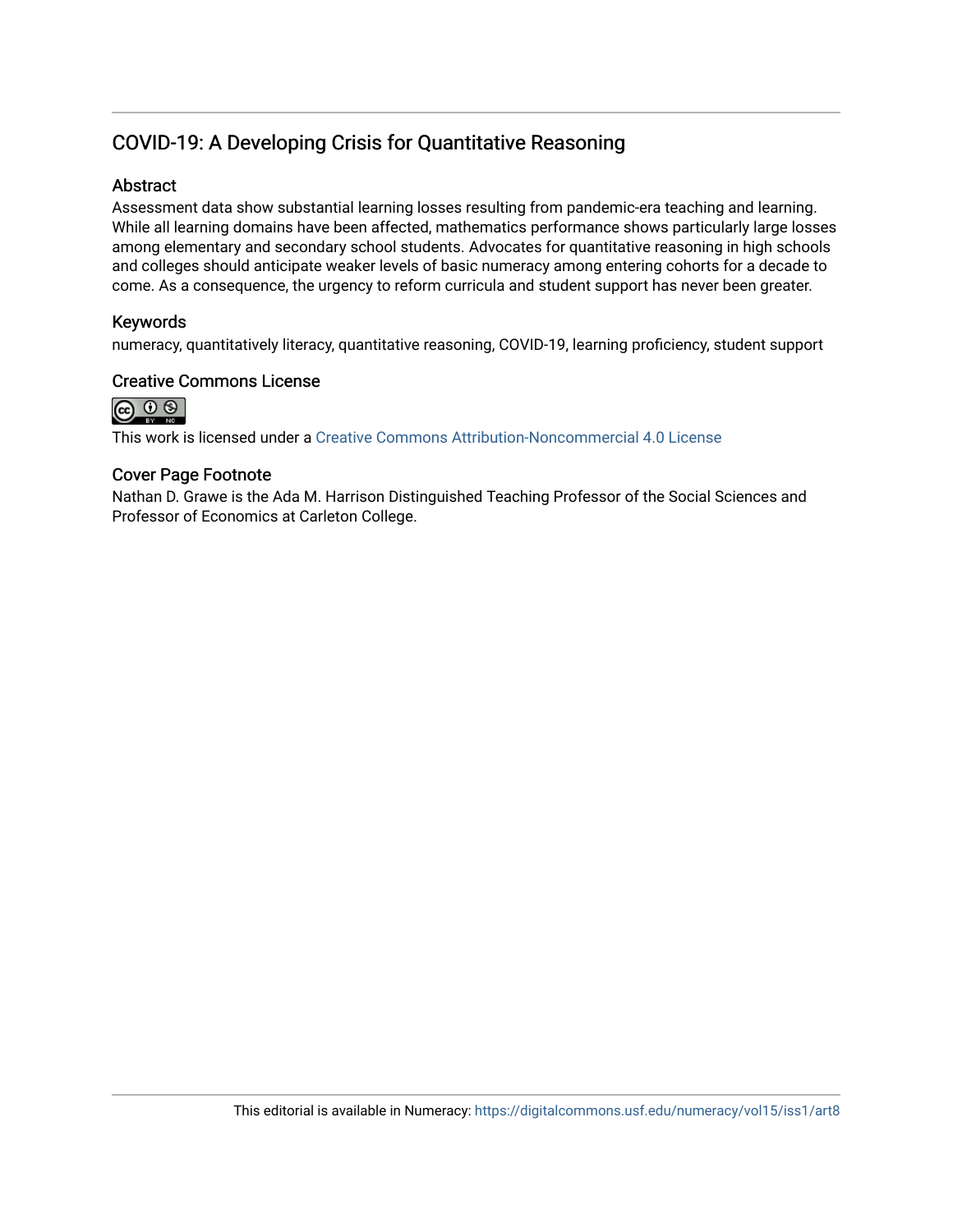For most, it was likely apparent from the start of the pandemic. But now we have data that won't be ignored: the pandemic and resulting educational policies will deepen the quantitative reasoning crisis for years to come.

Headlines from around the country capture growing anxieties: "Student Math Scores Take a Hit After Year of COVID Remote Learning [NH]<sup>1</sup>," "Minnesota Students' Reading and Math Scores Slipping Amid COVID Pandemic<sup>2</sup>," "Proficiency Scores Dropped During the Pandemic  $[IL]^3$ ," "Student Test Scores" Drop As Predicted during Pandemic Year in Missouri<sup>4</sup>," "Concerning' Test Results in Newark [NJ] Give Insight into Pandemic Learning Loss<sup>5</sup>," and "First Maryland Standardized School Tests since Start of Pandemic See Dramatic Drop in Student Achievement Scores<sup>6</sup>."

While learning gains fell in all subject domains, research shows that effects have been larger in mathematics. Drawing on NWEA MAP Growth scores of approximately 6.1 million students enrolled in grades 3–8 at more than 14,000 public schools, Lewis et al. (2021) report substantially lower median gains in mathematics than in reading. While the median reading student grew about 5 percentile rank points less in 2021 than in 2019, the growth of the median mathematics student fell approximately 10 percentile rank points. Halloran et al. (2021) report similar findings of muted mathematics and English language learning in each of 12 states. Again, losses were notably greater in the former than the latter.

To see what this might look like in a more tangible sense, consider the case of Maryland (Bowie 2021). In 2019, 33% and 43% of students achieved proficiency worryingly low pass rates—in mathematics and reading, respectively; in 2021, those figures fell to 15% and 35%, respectively. Clearly, the pandemic has had a negative impact on both mathematics and reading education. But the data also leave little doubt that learning losses have been more pronounced in quantitative learning.

Some state higher education officials have argued that these data must be viewed with skepticism due to lower participation rates in 2021 testing. To be sure, test-taking records show lower participation rates during the pandemic, consistent with broader patterns of higher absenteeism. What is less clear is why this would

 $\overline{\phantom{a}}$ 

<sup>1</sup> https://newhampshirebulletin.com/2021/12/28/student-math-scores-take-a-hit-after-year-ofcovid-remote-learning/

<sup>&</sup>lt;sup>2</sup> https://minnesota.cbslocal.com/2021/08/27/minnesota-students-reading-and-math-scoresslipping-amid-covid-pandemic/

<sup>3</sup> https://www.wqad.com/article/news/education/rock-island-school-scores-pandemic/526 abb4ac81-4461-4806-8225-5a0211538cb9

<sup>4</sup> https://www.stltoday.com/news/local/education/student-test-scores-drop-as-predicted-duringpandemic-year-in-missouri/article\_07f77aa0-3844-5b75-8f3d-6fc3a9932963.html

 $5$  https://newark.chalkbeat.org/2021/12/10/22828196/newark-test-start-strong-results-pandemiclearning-loss

<sup>6</sup> https://www.baltimoresun.com/education/bs-md-maryland-test-scores-20211208 wk5aen5r5bfx5eag2p57pamjcy-story.html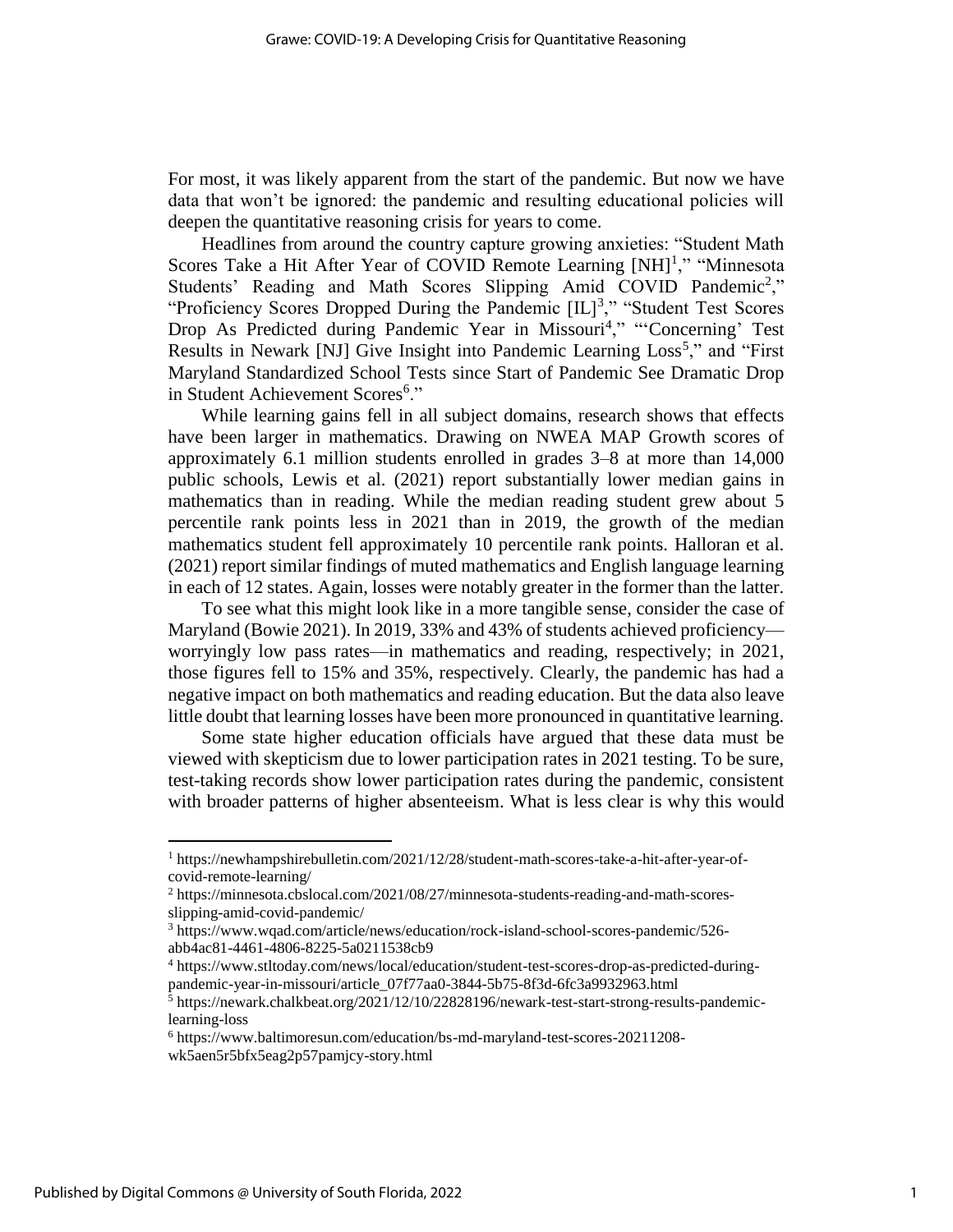lead to a negative bias in estimates of learning gains. Higher education officials making these observations argue implicitly that the absent students are those with higher than average learning gains. It seems at least as likely that selection works in the opposite direction as students with less parental support show smaller gains and are more prone to absenteeism. Holloran et al. (2021) find evidence in support of this alternative selection mechanism such that reported learning losses underestimate the magnitude of the problem.

Research provides insight into correlates of diminished learning growth. Halloran et al. (2021) find that pandemic effects were approximately 2/3 smaller among students who remained fully in-person. Unfortunately, this description applies to a minority of students in half of the states covered in their study.

Lewis and Kuhfeld (2021) find that learning gains were lower—and math gains particularly so—among students studying in districts with high poverty rates. In other words, the past two years of pandemic education have deepened rather than mitigated learning gaps across districts. While predictable, this result is also deeply discouraging.

Mathematics fluency and quantitative reasoning are different constructs. (Karaali et al. [2016] provides a good introduction to this topic.) Still, the two are clearly connected. With lower mathematics learning gains in K–12 years, we must expect greater challenges to quantitative reasoning moving forward.

For those of us working in higher education, what this might mean is a decade of student cohorts affected by the pandemic. Now is the time to consider commitments to quantitative reasoning centers and curricular reforms that support student development in this critical domain.

We can hope that a return to more typical educational environments at the end of the pandemic (or sooner) might mitigate losses seen in the youngest elementary students today. But, as the saying goes, hope is not a strategy.

### **References**

- Bowie, Liz. 2021. "First Maryland Standardized School Tests since Start of Pandemic See Dramatic Drop in Student Achievement Scores." *Baltimore Sun*, December 8. https://www.baltimoresun.com/education/bs-mdmaryland-test-scores-20211208-wk5aen5r5bfx5eag2p57pamjcystory.html.
- Holloran, Clare, Rebecca Jack, James C. Okun, and Emily Oster. 2021. "Pandemic Schooling Mode and Student Test Scores: Evidence from US States." NBER Working Paper 29497.<https://doi.org/10.3386/w29497>
- Karaali, Gizem, Edwin H. Villafane Hernandez, and Jeremy A. Taylor. 2016. "What's in a Name? A Critical Review of Definitions of Quantitative